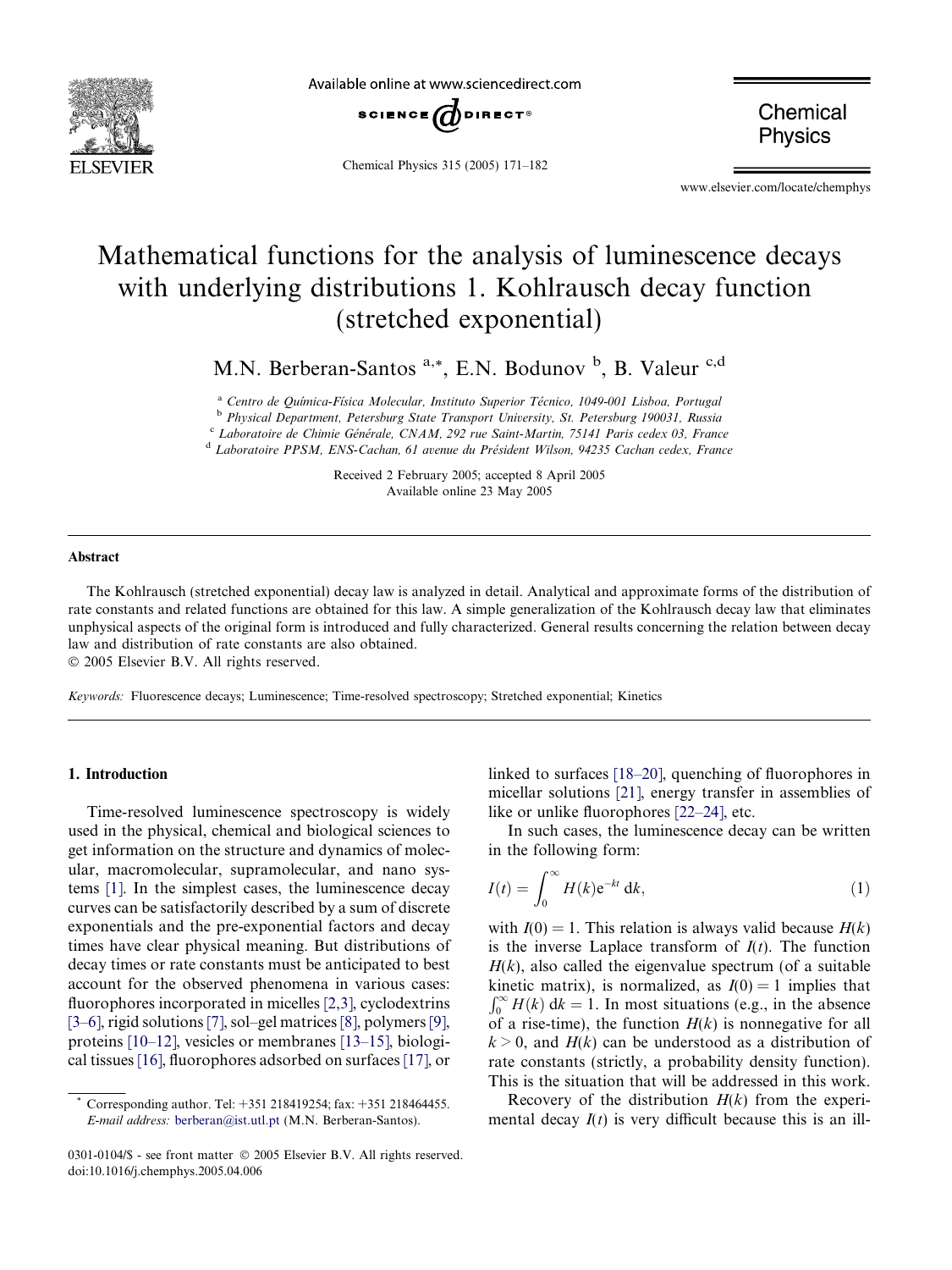<span id="page-1-0"></span>conditioned problem [\[25\].](#page-10-0) In other words, a small change in  $I(t)$  can cause an arbitrarily large change in  $H(k)$ . The quality of the experimental data is of course of major importance. Depending on the level of precision, a decay can be fitted with a sum of two or three exponentials with satisfactory chi-squared values and weighted residuals in spite of the existence of an underlying distribution.

 $H(k)$  can be recovered from decay analysis by three approaches: (i) data analysis with a theoretical model for  $H(k)$  that may be supported by Monte-Carlo simulations; (ii) data analysis by methods that do not require an a priori assumption of the distribution shape; (iii) data analysis with a mathematical function describing the distribution. The present series of papers is devoted to the third approach, but it is worth to briefly recall the main features of the first two.

Examples of the first approach can be found in theoretical investigations of the luminescence of polymer chains, where the eigenvalue spectrum was obtained using Monte-Carlo simulations of chain configuration and dynamics [\[26–30\].](#page-10-0) The survival probability (in this case in direct relation to the luminescence anisotropy) and the eigenvalue spectrum of finite and closed one-dimensional chains of molecules with nearest-neighbour interaction were investigated [\[26–30\].](#page-10-0) A wide range of systems was also considered in [\[23\]](#page-10-0). All cited papers show that the eigenvalue spectrum gives important information on the dynamics of energy transfer in condensed matter.

In the absence of a physical model, the best way to recover the eigenvalue spectrum appears to be, at first sight, the second approach, i.e., the use of methods without assumption of the distribution shape such as the maximum entropy method or other numerical approaches [\[31,32\].](#page-10-0) However, in these calculations the obtained eigenvalue spectrum can be extremely sensitive to data quality and truncation effects [\[25\].](#page-10-0) Because of the ill-conditioned nature of the lifetime distribution analysis, instability of the recovered distribution can be observed from repeated experiments under exactly the same conditions, even when data are of excellent quality [\[17\]](#page-10-0). A set of physically plausible results can be obtained after a regularization technique is employed in the data reduction [\[17\].](#page-10-0)

In the third approach, a mathematical function that is expected to best describe the distribution is used. In many studies, e.g., biophysics experiments, the eigenvalue spectrum is often approximated by specific empirical functions with a continuous distribution of rate constants, e.g., Lorentzian or Gaussian functions [\[33,34\]](#page-10-0).

In the first paper of this series, we discuss the distribution of rate constants of the stretched exponential (or Kohlrausch) function, written as

$$
I(t) = \exp\left[-\left(t/\tau_0\right)^{\beta}\right],\tag{2}
$$

where  $0 \le \beta \le 1$ , and  $\tau_0$  is a parameter with the dimensions of time. This simple and relatively flexible function has been indeed successfully used in various fields, as recalled in the next section, and it deserves thus special attention.

## 2. Stretched exponential function in decay data analysis

The first use of the stretched exponential function to describe the time evolution of a nonequilibrium quantity is usually credited (with references almost invariably incorrect) to Rudolph Kohlrausch (1809–1858), who in 1854 [\[35\]](#page-10-0) applied it to the discharge of a capacitor, after concluding that a simple exponential of time was inadequate [\[36\].](#page-10-0) The rediscovery of the stretched exponential relaxation function by Williams and Watts in 1970, who introduced it in the field of dielectrics [\[37\],](#page-10-0) while certainly important, is in our opinion insufficient to warrant the association of these names to the general law, as is sometimes found in the literature (KWW law), especially when luminescence is concerned. In fact, in this field the stretched exponential has long been in use, namely to describe decays in the presence of energy transfer [\[22\]](#page-10-0).

In studies of the relaxation of complex systems, the Kohlrausch function is frequently used as a purely empirical decay law (see below), although there are theoretical arguments to justify its common occurrence. In the field of molecular luminescence, Eq. (2) has firm grounds on several models of luminescence quenching, namely diffusion-controlled contact quenching [\[38\]](#page-10-0), where  $\beta = 1/2$ , and diffusionless resonance energy transfer by the dipole–dipole mechanism, with  $\beta = 1/6$ , 1/3 and 1/2 for one-, two- and three-dimensional systems, respectively [\[22\]](#page-10-0). Other rational values of  $\beta$  are obtained for different multipole interactions, e.g.,  $\beta = 3/8$ ,  $3/10$ , for the dipole–quadrupole and quadrupole–quadrupole mechanisms in three-dimensions [\[39,40\].](#page-10-0) In Huber's approximation, energy transport as measured by fluorescence anisotropy shows the same time-dependence as direct energy transfer [\[23,41,42\]](#page-10-0), and is characterized by the same values of  $\beta$ .

Luminescence decays in fractals in the presence of resonance energy transfer (RET) are also described by the Kohlrausch function [\[43–45\]](#page-10-0) with  $\beta = d/s$ , where d is the fractal dimension and s depends on the RET mechanism, being equal to 6, 8, or 10 for dipole–dipole, dipole–quadrupole, and quadrupole–quadrupole interactions, respectively.

RET between donor and acceptor chromophores attached to a polymer chain has been widely used as a tool for studying polymer structure and dynamics. Theory shows [\[26–30,46–49\]](#page-10-0) that the kinetics of donor luminescence quenching and the kinetics of depolarization of luminescence in polymer chains exhibit a Kohlrausch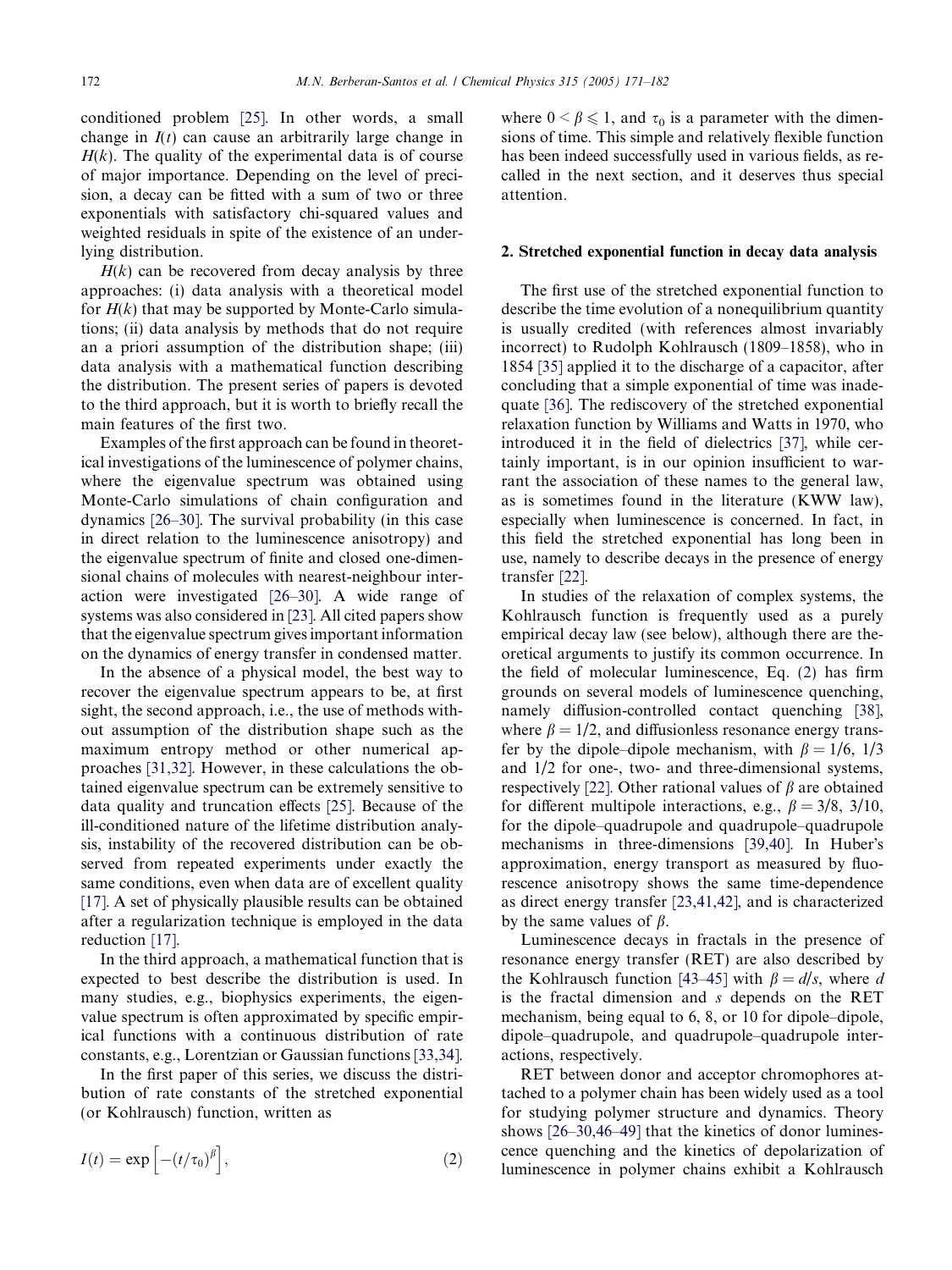<span id="page-2-0"></span>time-dependence, where the parameter  $\beta$  of Eq. [\(2\)](#page-1-0) depends on the mechanism of RET, the type of chromophore attachment (to the ends of the polymer chain or randomly distributed along the chain), and on the model of polymer chain considered (Gaussian or self-avoiding chain).

The Kohlrausch function is also found to apply to some luminescence decays of disordered [\[50\]](#page-10-0) and ordered [\[51\]](#page-10-0) inorganic solids, and of semiconductor nanoclusters [\[52\].](#page-10-0)

The Kohlrausch decay law is convenient as a fitting function, even in the absence of a model, given that it allows gauging in simple way deviations to the ''canonical'' single exponential behaviour through the parameter  $\beta$ . Stretched exponentials were used for instance to analyze the fluorescence decay of fluorophores incorporated in a sol–gel matrix [\[8\]](#page-10-0) and of fluorophores covalently bound to silica surfaces [\[18\]](#page-10-0) or alumina surfaces [\[20\]](#page-10-0). The Kohlrausch decay function was recently used in the analysis of single-molecule fluorescence [\[9\]](#page-10-0) and in the fluorescence lifetime imaging of biological tissues [\[16\].](#page-10-0)

It is striking that a variety of microscopic mechanisms can give rise to stretched exponential relaxation although the origin of this behaviour is not fully understood. In this regard, dynamical models for stretched exponential relaxation developed by several authors [\[51,53–55\]](#page-10-0) are conceptually interesting.

## 3. General considerations regarding distributions of rate constants

#### 3.1. Characteristic parameters

Let us consider the following phenomenological equation restricted to the first order:

$$
\frac{\mathrm{d}N}{\mathrm{d}t} = -k(t)N,\tag{3}
$$

where  $N$  is the number of luminophores (in a given volume) after delta excitation, and  $k$  is the rate constant with possible time dependence. That being the case, it will be called a rate coefficient.

The luminescence intensity is assumed to be proportional to N, the proportionality constant including the radiative rate constant. The normalized decay law  $I(t)$ is then simply

$$
I(t) = \frac{N(t)}{N_0},\tag{4}
$$

 $k(t)$  is thus given by

$$
k(t) = -\frac{\mathrm{d}\ln I(t)}{\mathrm{d}t},\tag{5}
$$

and the decay can be written as

$$
I(t) = \exp\left(-\int_0^t k(u) \, \mathrm{d}u\right). \tag{6}
$$

Using Eq. [\(1\),](#page-0-0) that expresses a luminescence decay with an underlying distribution  $H(k)$ , the time-dependent rate coefficient becomes

$$
k(t) = \frac{\int_0^\infty k H(k) \mathrm{e}^{-kt} \, \mathrm{d}k}{\int_0^\infty H(k) \mathrm{e}^{-kt} \, \mathrm{d}k}.
$$
\n<sup>(7)</sup>

This time-dependent rate coefficient can in principle exhibit a complex time dependence, but for monotonic decays there are only three important cases: exponential decay, when  $k(t)$  is constant; super-exponential decay, when  $k(t)$  increases with time; and sub-exponential decay, when  $k(t)$  decreases with time.

Several average quantities that can be obtained from the decay law need to be carefully specified at the outset. The most direct one, the average decay time, is defined by

$$
\bar{\tau} = \frac{\int_0^\infty t I(t) \, \mathrm{d}t}{\int_0^\infty I(t) \, \mathrm{d}t}.\tag{8}
$$

Similarly, the time-averaged rate constant is

$$
\bar{k} = \frac{\int_0^\infty k(t)I(t) \, \mathrm{d}t}{\int_0^\infty I(t) \, \mathrm{d}t} = \frac{1}{\int_0^\infty I(t) \, \mathrm{d}t}.
$$
\n(9)

The convention of a bar (e.g.,  $\overline{k}$ ) for the time average, and of brackets (e.g.,  $\langle k \rangle$ ) for the distribution ("ensemble'') average will be followed throughout.

Instead of a distribution of rate constants, a distribution of time constants is also sometimes defined, such that, instead of Eq.  $(1)$ , the decay is written as

$$
I(t) = \int_0^\infty f(\tau) e^{-\frac{t}{\tau}} d\tau,
$$
\n(10)

the relation between  $f(\tau)$  and  $H(k)$  being

$$
f(\tau) = \frac{1}{\tau^2} H\left(\frac{1}{\tau}\right). \tag{11}
$$

An average time constant can now be defined,

$$
\langle \tau \rangle = \int_0^\infty \tau f(\tau) \, \mathrm{d}\tau = \int_0^\infty I(t) \, \mathrm{d}t,\tag{12}
$$

hence

$$
\langle \tau \rangle = \frac{1}{\bar{k}} = \left\langle \frac{1}{k} \right\rangle. \tag{13}
$$

The average time constant  $\langle \tau \rangle$  and the average decay time  $\bar{\tau}$  are not identical in general, and are related by

$$
\bar{\tau} = \frac{\langle \tau^2 \rangle}{\langle \tau \rangle}.
$$
 (14)

On the other hand, the average rate constant is

$$
\langle k \rangle = \int_0^\infty k H(k) \, \mathrm{d}k = -I'(0) = k(0),\tag{15}
$$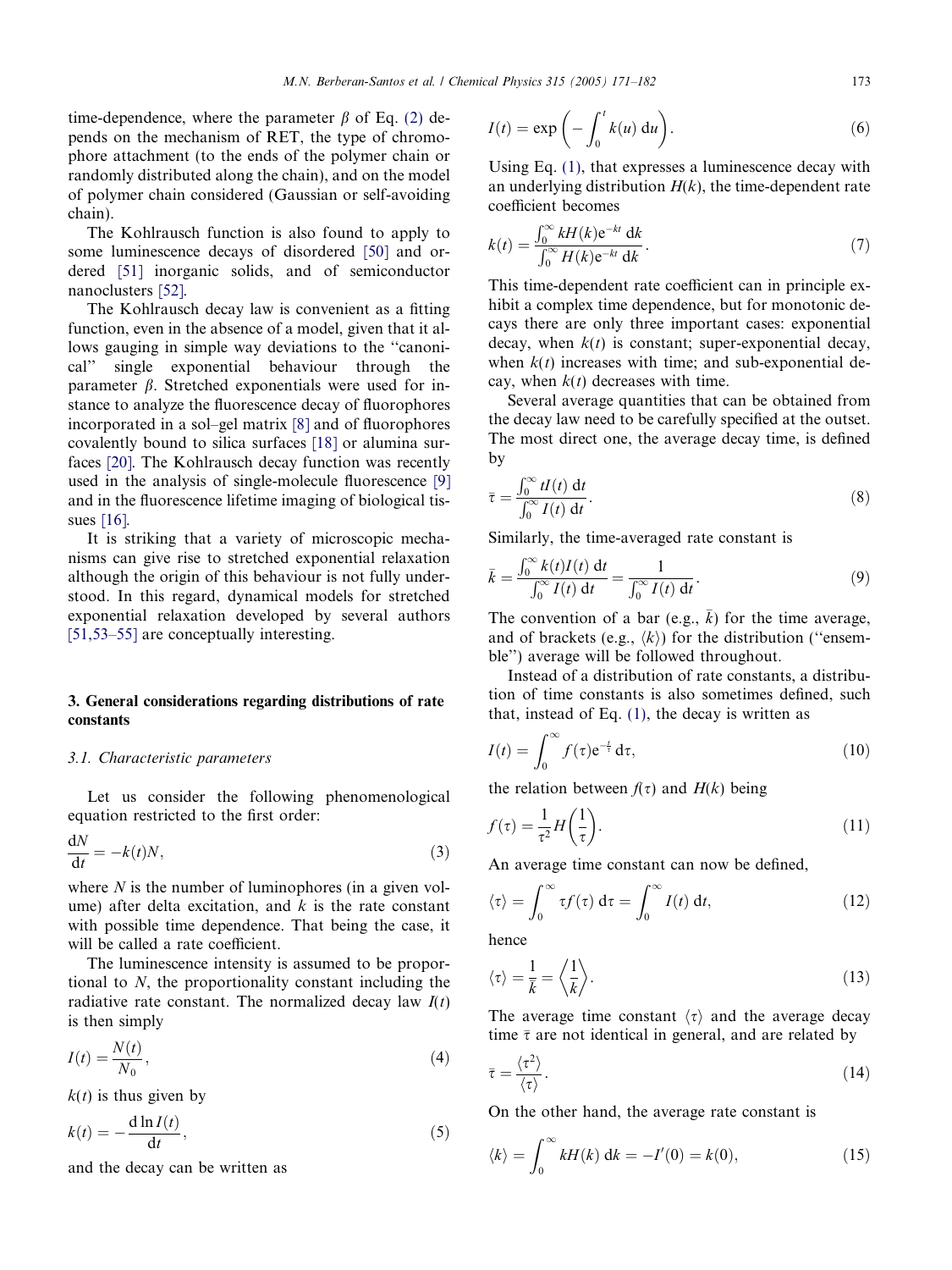and therefore

$$
\langle k \rangle = \left\langle \frac{1}{\tau} \right\rangle, \tag{16}
$$

while

$$
\bar{\tau} = \frac{\left\langle \frac{1}{k^2} \right\rangle}{\left\langle \frac{1}{k} \right\rangle}.
$$
 (17)

## 3.2. Influence of the intrinsic decay

In many cases (e.g., energy transfer), the full decay expression contains as a multiplicative factor the intrinsic exponential decay,

$$
I(t) = \exp\left(-\frac{t}{\tau_0}\right) \left(\int_0^\infty \exp(-kt)H(k) \, \mathrm{d}k\right). \tag{18}
$$

In such a situation, the full rate constant distribution is simply the shifted  $H(k)$ ,

$$
H_t(k) = H(k) \otimes \delta\left(k - \frac{1}{\tau_0}\right) = \begin{cases} 0 & \text{if } k < \frac{1}{\tau_0}, \\ H\left(k - \frac{1}{\tau_0}\right) & \text{otherwise,} \end{cases}
$$
(19)

where  $\otimes$  stands for the convolution between two functions.

Also, in this case the condition that the integral of the decay  $\int_0^\infty I(t) dt$  must be finite applies to the decay as a whole, but not to the reduced decay where the ''natural'' decay has been removed. One thus encounters decay laws where the integral diverges ( $\langle \tau \rangle$  is infinite), because they must always be multiplied by the natural decay to give the total decay, and represent in fact only additional decay pathways. The same applies to anisotropy decays,  $r(t)$ , since there is no need for normalization (in the sense of  $\int_0^\infty r(t) dt = 1$ ) in this case.

### 3.3. The transform ladder

The distribution of rate constants  $H(k)$  is not the only relevant transform for the study of luminescence decays. One can in fact consider the following sequence of functions, connected by successive Laplace and inverse Laplace transforms:

$$
G(s) \overset{\mathscr{L}}{\underset{\mathscr{L}^{-1}}{\rightleftarrows}} H(k) \overset{\mathscr{L}}{\underset{\mathscr{L}^{-1}}{\rightleftarrows}} I(t) \overset{\mathscr{L}}{\underset{\mathscr{L}^{-1}}{\rightleftarrows}} J(\omega).
$$

The functions  $H(k)$  and  $I(t)$  have already been discussed. The function  $J(\omega)$ , which occurs in the response to a harmonic excitation, is central in the luminescence technique of phase-modulation [\[1,56\],](#page-10-0) and also in dielectric relaxation theory [\[57\],](#page-10-0) but will not be further developed here.

The function  $G(s)$  was introduced in [\[24\]](#page-10-0) for the analysis of anisotropy decays with long tails. It is not a den-

sity function, because it is not usually normalized  $\int_0^\infty G(s) ds = H(0)$  and because it can take negative values, e.g., when  $H(0) = 0$ . In some cases, like that of an exponential decay, it cannot even be defined (it would be the inverse Laplace transform of the delta function). Since  $H(k)$  is normalized, one has, when  $G(s)$  exists,

$$
\int_0^\infty \frac{G(s)}{s} \, \mathrm{d}s = 1. \tag{20}
$$

Also

$$
\langle k \rangle = \int_0^\infty \frac{G(s)}{s^2} \, \mathrm{d}s. \tag{21}
$$

The maximum in the  $H(k)$  distribution (if it exists) is sometimes easier to obtain numerically from  $G(s)$ ,

$$
\frac{dH}{dk} = 0 \Rightarrow \int_0^\infty e^{-ks} s G(s) \, ds = 0. \tag{22}
$$

This also shows that in such a case  $G(s)$  takes necessarily both positive and negative values. The main interest of  $G(s)$  is nevertheless that  $I(t)$  can be written as a double Laplace transform [\[24\]](#page-10-0), formerly called by some authors the Stieltjes transform [\[58,59\]](#page-10-0),

$$
I(t) = \int_0^\infty \frac{G(s)}{t+s} \, \mathrm{d}s,\tag{23}
$$

whenever  $G(s)$  exists. This representation of the decay, alternative to Eq. [\(1\),](#page-0-0) suggests that in some cases the decay is well represented by a few terms of the discretization of Eq. (23), in an analogous way to what happens with Eq. [\(1\)](#page-0-0) (sum of exponentials), i.e., when instead of Eq. (23) the decay is approximated by

$$
I(t) = \sum_{i} \frac{a_i}{t + \tau_i}.
$$
\n(24)

This representation is advantageous whenever the distribution of rate constants is broad and cannot be emulated by a few exponentials, while a few hyperbolae suffice to construct a broad distribution of rate constants [\[24\]](#page-10-0), as each hyperbola corresponds by itself to an exponential distribution, and it is therefore the distribution  $H(k)$  that is reconstructed with a sum of exponentials,

$$
H(k) = \sum_{i} a_i \exp(-k\tau_i), \qquad (25)
$$

while  $G(s)$  is approximated by

$$
G(s) = \sum_{i} a_i \delta(s - \tau_i). \tag{26}
$$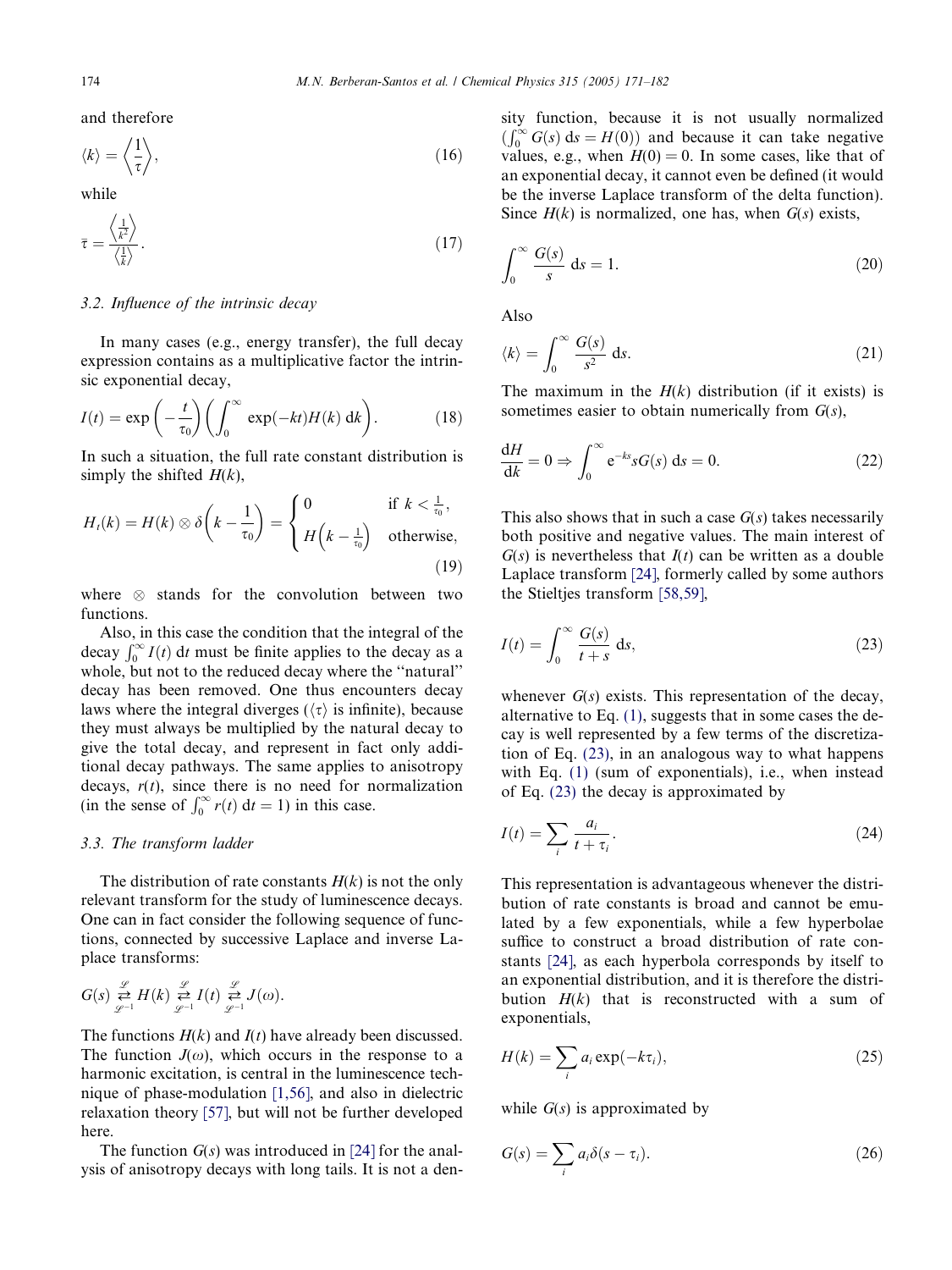## <span id="page-4-0"></span>4. Kohlrausch (stretched exponential) decay function

A time-dependent rate coefficient  $k(t)$  can be defined for the Kohlrausch decay law, Eq. [\(2\),](#page-1-0) by using Eq. [\(5\):](#page-2-0)

$$
k_1(t) = \frac{\beta}{\tau_0} \left(\frac{t}{\tau_0}\right)^{\beta - 1},\tag{27}
$$

where  $0 \le \beta \le 1$ . After Williams and Watts [\[37\]](#page-10-0), the Kohlrausch decay law is often called the ''slower-thanexponential'' (with respect to an exponential of lifetime  $\tau_0$ ) function. Although sub-exponential, this is however somewhat of a misnomer, as a most characteristic aspect of the function is precisely the existence of two regimes: a faster-than-exponential (with respect to an exponential of lifetime  $\tau_0$  initial decay (indeed, the rate constant is infinite for  $t = 0$ , and a slower-than-exponential decay (with respect to an exponential of lifetime  $\tau_0$ ) for times longer than  $\tau_0$ . These two regimes are very marked for small  $\beta$ , but become indistinct as  $\beta \rightarrow 1$ , see Fig. 1.

The initial part of the Kohlrausch law ( $\beta$  < 1), resulting from a Lévy distribution of rate constants (see below), with its characteristic long tail, is sometimes "swept under the carpet" by using a  $\tau_0$  smaller than the shortest time of observation, and multiplying the decay law by a factor higher than 1, a procedure that obviously invalidates its correct normalization, but has no other apparent consequences (see however the discussion below).

The slowing down of the decay rate can be shown explicitly by the time-dependent rate coefficient, Eq. (27). As mentioned, this rate coefficient is initially infinite, which is an unphysical result. In the case of diffusion-controlled quenching of fluorescence, this only happens with the Smoluchowski model [\[60\]](#page-10-0), for which an infinite quenching rate constant at contact is implicitly assumed. The problem no longer exists in the Collins–Kimball model, for instance [\[38,60\].](#page-10-0) In the field of energy transfer in homogeneous media, an initially infi-



Fig. 1. The Kohlrausch (stretched exponential) decay law for several values of  $\beta$  (0.1, 0.2,..., 0.9, 1). The decay is faster than that of an ordinary exponential ( $\beta = 1$ ) for  $t < \tau_0$ , and slower afterwards.

nite rate coefficient arises when point particles are assumed [\[22\]](#page-10-0). If a distance of closest approach is postulated, then the initial part of the decay becomes exponential, and the decay obeys a stretched exponential only for longer times [\[61\]](#page-10-0).

The average rate constant  $\langle k \rangle = k(0)$  is infinite for the Kohlrausch decay law. In general, the time-dependent rate coefficient cannot be infinite; hence this aspect results from the approximate nature of the physical model used, as mentioned for the collisional quenching and energy transfer phenomena.

The necessarily approximate nature of the stretched exponential decay function, owing to its unphysical short-time behaviour, was also noted in the field of dielectrics [\[57\]](#page-10-0).

The average decay time is

$$
\bar{\tau} = \tau_0 \frac{\Gamma(2/\beta)}{\Gamma(1/\beta)},\tag{28}
$$

whereas the average time constant is

$$
\langle \tau \rangle = \frac{1}{\bar{k}} = \tau_0 \Gamma \left( 1 + \frac{1}{\beta} \right). \tag{29}
$$

The determination of  $H(k)$  for a given  $I(t)$  amounts to the computation of the respective inverse Laplace transform. In the case of the Kohlrausch function, Eq. [\(2\),](#page-1-0) the calculation can be performed with the general inversion formula (Bromwich integral), as detailed in Appendix A. The result, first obtained by Pollard [\[62\],](#page-11-0) is

$$
H_{\beta}(k) = \frac{\tau_0}{\pi} \int_0^{\infty} \exp(-k\tau_0 u)
$$
  
× exp [-u<sup>β</sup> cos( $\beta \pi$ )] sin [u<sup>β</sup> sin( $\beta \pi$ )] du, (30)

an equivalent integral being (Appendix A)

$$
H_{\beta}(k) = \frac{\tau_0}{\pi} \int_0^{\infty} \times \exp\left[-u^{\beta}\cos\left(\frac{\beta\pi}{2}\right)\right] \cos\left[u^{\beta}\sin\left(\frac{\beta\pi}{2}\right) - k\tau_0 u\right] du.
$$
\n(31)

These integral forms are complementary: Eq. (30) is difficult to compute numerically for small values of  $k$ , owing to the rapid oscillations of the integrand when  $k$  is small, while Eq. (31) is difficult to compute for large values of  $k$ , again because of the rapid oscillations of the integrand when k is large. For  $\beta = 1$ , one has of course  $H_1(k) = \delta(k - 1/\tau_0)$ . For  $\beta \neq 1$ ,  $H_\beta(k)$  can be expressed in terms of elementary functions only for  $\beta = 1/2$ [\[62,63\],](#page-11-0)

$$
H_{1/2}(k) = \frac{\tau_0}{2\sqrt{\pi}(k\tau_0)^{3/2}} \exp\left(-\frac{1}{4k\tau_0}\right).
$$
 (32)

A form for  $\beta = 1/4$  displaying the asymptotic behavior for large  $k$  was recently obtained [\[64\],](#page-11-0)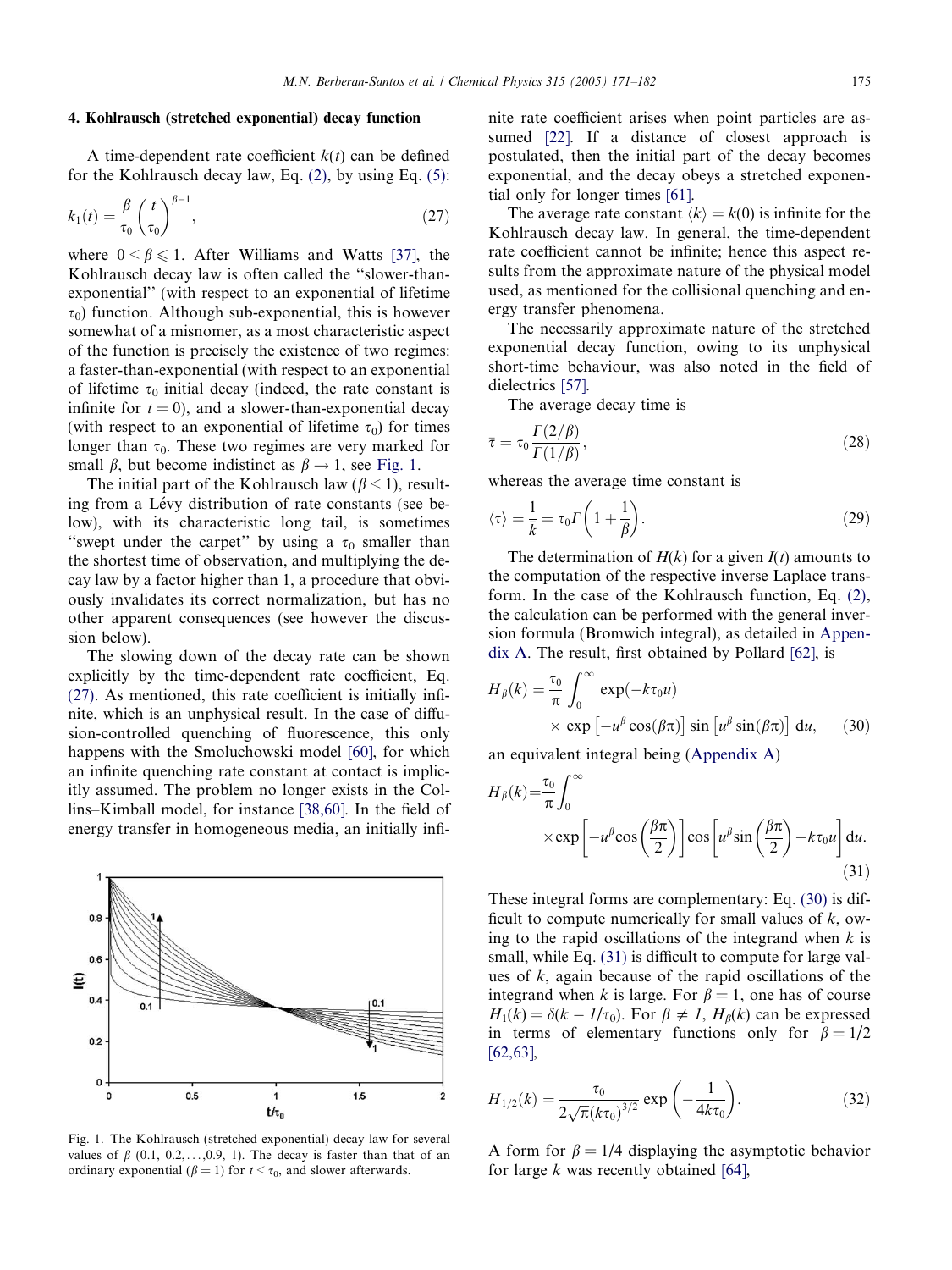<span id="page-5-0"></span>

Fig. 2. Distribution of rate constants (probability density function) for the Kohlrausch decay law obtained by numerical integration of Eqs. [\(30\) and \(31\)](#page-4-0). The number next to each curve is the respective  $\beta$ .

$$
H_{1/4}(k) = \frac{\tau_0}{8\pi (k\tau_0)^{5/4}} \int_0^\infty u^{-3/4} e^{-\frac{1}{4} \left(\frac{1}{\sqrt{k\tau_0 u}} + u\right)} du.
$$
 (33)

It appears that for any rational value of  $\beta$ ,  $H_{\beta}(k)$  can be expressed in terms of confluent hypergeometric functions (results for  $\beta = 1/3$  and 2/3 are known; the authors have checked a number of other cases with the Mathematica package). A general solution can be given in terms of Fox functions [\[65\].](#page-11-0)

The distribution  $H_\beta(k)$  is shown in Fig. 2 for several values of  $\beta$ .

In [\[66\]](#page-11-0), a convergent power series was obtained for  $H_{\beta}(k)$ 

$$
H_{\beta}(k) = \frac{\tau_0}{\pi} \sum_{n=1}^{\infty} (-1)^{n+1} \frac{(k\tau_0)^{-(1+n\beta)}}{n!} \Gamma(1+n\beta) \sin(n\beta\pi).
$$
\n(34)

It can be seen that the asymptotic form of  $H_\beta(k)$  is

$$
H_{\beta}(k) = \frac{\tau_0}{\pi} \Gamma(1+\beta) \sin(\beta \pi) \frac{1}{(k\tau_0)^{(1+\beta)}}.
$$
 (35)

While the series is convergent for all  $k$ , in practice the terms can increase in magnitude to a tremendous extent and nearly completely cancel each other to yield a small number. Therefore, the asymptotic form is useful only for very large values of  $k$ . Lindsey and Patterson [\[67\]](#page-11-0) used Eqs. [\(30\) and \(34\)](#page-4-0) for the first time in the description of relaxation phenomena.

The function  $G_\beta(s)$  can be obtained either directly from the integrand of Eq. [\(30\)](#page-4-0), or by term wise inversion of Eq. (34). The result is

$$
G_{\beta}(s) = \frac{1}{2\pi} \text{Im} \left\{ \exp \left[ -e^{-i\beta \pi} \left( \frac{s}{\tau_0} \right)^{\beta} \right] - \exp \left[ -e^{i\beta \pi} \left( \frac{s}{\tau_0} \right)^{\beta} \right] \right\}
$$

$$
\frac{1}{\pi} \exp \left[ -\left( \frac{s}{\tau_0} \right)^{\beta} \cos(\beta \pi) \right] \sin \left[ \left( \frac{s}{\tau_0} \right)^{\beta} \sin(\beta \pi) \right].
$$
(36)

This function has an oscillatory behavior, controlled by the argument of the exponential, which is in turn defined by the value of  $\beta$ , see Fig. 3. For  $\beta = 1/2$ , the amplitude of the oscillations is constant; for  $\beta$  < 1/2, the amplitude of the oscillations decreases with s; finally, for  $\beta > 1/2$ , the amplitude of the oscillations increases with s.

We present here a relatively simple and yet very accurate numerical equation for  $H_\beta(k)$  (see Appendix B for its derivation),



Fig. 3. Function  $G_{\beta}(s)$  for the Kohlrausch decay law, given by Eq. (36). Parameter  $\beta$  takes the values 0.49 (a), 0.50 (b), and 0.51 (c).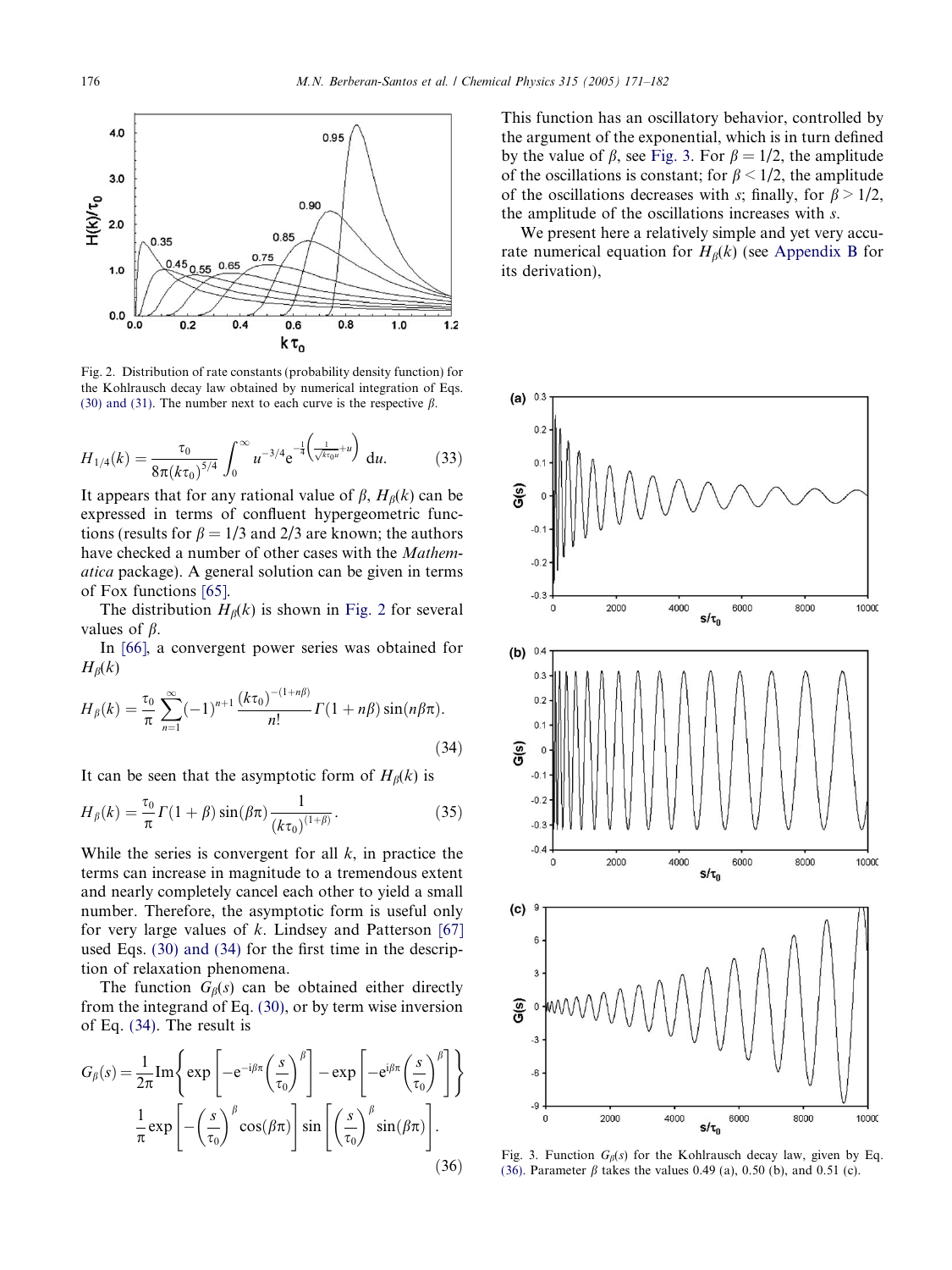<span id="page-6-0"></span>
$$
H_{\beta}(k) = \tau_0 \frac{B}{(k\tau_0)^{(1-\beta/2)/(1-\beta)}}
$$
  
 
$$
\times \exp \left[ -\frac{(1-\beta)\beta^{\beta/(1-\beta)}}{(k\tau_0)^{\beta/(1-\beta)}} \right] f(k), \tag{37}
$$

where the auxiliary function,  $f(k)$ , is

$$
f(k) = \begin{cases} 1/[1 + C(k\tau_0)^{\delta}], & \delta = \beta(0.5 - \beta)/(1 - \beta), \\ \beta \le 0.5, \\ 1 + C(k\tau_0)^{\delta}, & \delta = \beta(\beta - 0.5)/(1 - \beta), \\ \beta > 0.5. \end{cases}
$$
(38)

and the parameters  $B$  and  $C$ , which are functions of  $\beta$ , are given in Table 1 for  $\beta = 0.1, 0.2, \ldots, 0.9$ . For other values of  $\beta$  parameters  $B$  and  $C$  can be obtained by interpolation.

It is worth mentioning that the Kohlrausch decay law is the Laplace transform of the Lévy one-sided distribution  $L_{\beta,1}$ , i.e.,  $H_{\beta}(k)$  is a Lévy stable distribution [\[68\].](#page-11-0)

Interestingly, if one takes  $\beta > 1$  in the Kohlrausch decay, which is the compressed exponential case, it is found that  $k(t)$  increases with time, starting from zero, and the decay is super-exponential, hence  $H_\beta(k)$  is no longer a distribution function. The compressed exponential function appears to apply to protein folding kinetics [\[69\]](#page-11-0).

### 5. Modified Kohlrausch decay function

## 5.1. Origin of times at  $\tau_0$

Table 1

The problems associated with the undesirable shorttime behavior of the Kohlrausch function (infinite initial rate, faster-than-exponential decay for short times) can be eliminated in a simple way. Given that the decay is faster than an exponential with lifetime  $\tau_0$  only up to  $t = \tau_0$ , we merely shift the origin of times to this point, and then renormalize the decay, which becomes,

$$
I(t) = \exp\left[1 - \left(1 + \frac{t}{\tau_0}\right)^{\beta}\right].
$$
 (39)

The time-dependent rate coefficient of the generalized Kohlrausch function is

$$
k(t) = \frac{\beta}{\tau_0} \left( 1 + \frac{t}{\tau_0} \right)^{\beta - 1},
$$
\n(40)

and therefore it is now finite for all times. For short times, the decay is exponential (lifetime  $\tau_0/\beta$ ).

The parameters of the generalized Kohlrausch function are:

$$
\langle k \rangle = k(0) = \frac{\beta}{\tau_0},\tag{41}
$$

$$
\langle \tau \rangle = \frac{1}{\overline{k}} = \frac{e}{\beta} \Gamma\left(\frac{1}{\beta}, 1\right) \tau_0, \tag{42}
$$

$$
\bar{\tau} = \left[\frac{\Gamma\left(\frac{2}{\beta}, 1\right)}{\Gamma\left(\frac{1}{\beta}, 1\right)} - 1\right] \tau_0,\tag{43}
$$

where  $\Gamma(x,a)$  is the incomplete gamma function. The average decay time is not much affected by the modification, as it averages over all the decay, that usually differs only in a small, initial part, but the same does not happen to the other three parameters, that have in general values quite different from those of the original Kohlrausch decay (this is obvious for  $\langle k \rangle$ ). For instance if  $\beta = 0.1$ , Eq. [\(12\)](#page-2-0) gives  $\langle \tau \rangle = 9.9 \times 10^6 \tau_0$ , while Eq. (42) gives  $\langle \tau \rangle = 3.6 \times 10^6 \tau_0$ , owing to a much larger concentration of the distribution in the short lifetimes, needed to account for the fast initial decay.

The decay law can be rewritten as

$$
I(t) = \exp\left[1 - \left(1 + \frac{\langle k \rangle t}{\beta}\right)^{\beta}\right].
$$
 (44)

An interesting aspect of the generalized Kohlrausch function is that parameter  $\beta$  can also be higher than 1 to produce super-exponential decays with a simple limiting form,

$$
\lim_{\beta \to \infty} I(t) = \exp[1 - e^{\langle k \rangle t}], \tag{45}
$$

see [Fig. 4.](#page-7-0)

The function  $H_{\infty}(k)$  for this decay law is

$$
H_{\infty}(k) = \frac{\tau_0 e}{\pi} \int_0^{\infty} e^{-\cos u} \cos(k\tau_0 u - \sin u) du,
$$
 (46)

and has the form of damped oscillations, taking both positive and negative values and therefore, as expected,  $H_{\infty}(k)$  is not a distribution function.

Exponent  $\delta$  and parameters B and C in Eqs. [\(37\) and \(38\)](#page-5-0)

|                  |       |       | $\sim$ |       |       |       |       |          |       |  |
|------------------|-------|-------|--------|-------|-------|-------|-------|----------|-------|--|
| $\boldsymbol{D}$ | υ. ι  | 0.2   | 0.3    | U.4   | U. J  | 0.6   | v.    | $_{0.8}$ | 0.9   |  |
| Ò                | 2/45  | 3/40  | 3/35   | 1/15  |       | 3/20  | 7/15  | 6/5      | 18/5  |  |
| B                | 0.145 | 0.197 | 0.243  | 0.285 | 0.382 | 0.306 | 0.360 | 0.435    | 0.700 |  |
| ⌒<br>◡           | 0.89  | 0.50  | 0.35   | 0.25  |       | 0.13  | 0.22  | 0.4015   | 0.33  |  |

For  $\beta = 0.5$ , the coefficients are exact:  $B = 1/(2\pi^{1/2})$  and  $C = 0$ . For  $\beta = 0.8$ , coefficient C is calculated as  $C = (1/\pi)\sin(\beta\pi)\Gamma(1+\beta)/B$  to get the correct asymptote for  $H(k)$ .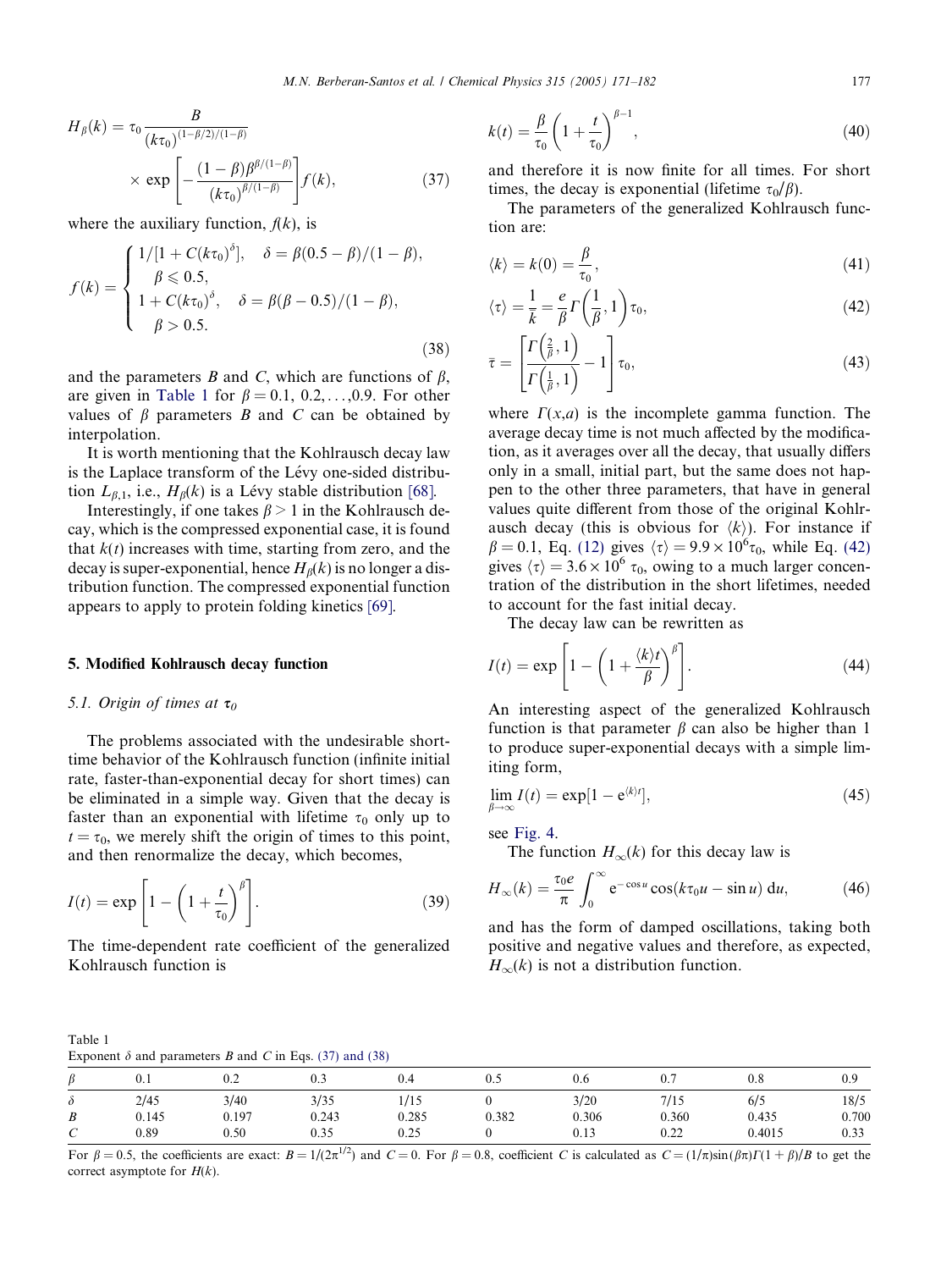<span id="page-7-0"></span>

Fig. 4. The modified Kohlrausch decay law, Eq. [\(44\),](#page-6-0) for several values of  $\beta$ . The number next to each curve is the respective  $\beta$ .

The parameters of this limit decay law are:

$$
\langle \tau \rangle = \frac{1}{\bar{k}} = \frac{e}{\langle k \rangle} \Gamma(0, 1) = \frac{0.596}{\langle k \rangle},\tag{47}
$$

$$
\bar{\tau} = \lim_{\beta \to \infty} \left[ \frac{\Gamma\left(\frac{2}{\beta}, 1\right)}{\Gamma\left(\frac{1}{\beta}, 1\right)} - 1 \right] \frac{\beta}{\langle k \rangle} = \frac{0.446}{\langle k \rangle}.
$$
 (48)

For  $\beta > 1$ ,  $k(t)$  increases with time, starting from  $\beta/\tau_0$ , and the decay is super-exponential.

The distribution of rate constants for the modified Kohlrausch decay law  $H_{\beta}^{m}(k)$  ( $\beta$  < 1), see Fig. 5, is easily obtained as

$$
H_{\beta}^{m}(k) = \exp(1 - k\tau_{0})H_{\beta}(k), \qquad (49)
$$

where  $H_\beta(k)$  is the distribution for the original Kohlrausch decay law. This seemingly small modification has a major consequence: The distribution ceased to be of the Lévy type, as the long tail (responsible for the fast initial decay) disappeared, owing to exponential damping. Indeed, the asymptotic form is now



Fig. 5. Distribution of rate constants (probability density function) for the modified Kohlrausch decay law, obtained by numerical integration of Eq. (49). The number next to each curve is the respective  $\beta$ .

$$
H_{\beta}^{m}(k) = \frac{\tau_{0}e}{\pi} \Gamma(1+\beta) \sin(\beta \pi) \frac{e^{-k\tau_{0}}}{(k\tau_{0})^{1+\beta}},
$$
\n(50)

compare Eq. [\(34\).](#page-5-0) The corresponding  $G_{\beta}^{m}(s)$  function is given by

$$
G_{\beta}^{m}(s) = \begin{cases} 0 & \text{if } s < \tau_{0}, \\ \frac{1}{\pi} \exp\left[1 - \left(\frac{s}{\tau_{0}} - 1\right)^{\beta} \cos(\beta \pi)\right] \\ \times \sin\left[\left(\frac{s}{\tau_{0}} - 1\right)^{\beta} \sin(\beta \pi)\right] & \text{otherwise.} \end{cases}
$$
(51)

In conclusion, the ''slowest-than-exponential'' character is preserved (for  $\beta$  < 1) in the modified Kohlrausch function, and only the unwanted ''faster-than-exponential'' initial part of the original Kohlrausch function is suppressed. Additionally, the decay can be converted into a super-exponential one by taking  $\beta > 1$ . For large  $\beta$ , it becomes of the exponential of an exponential type.

#### 5.2. Origin of times at  $t_0 > \tau_0$

The choice of  $t = \tau_0$  as the origin of times for the modified stretched exponential is a natural one. However, any time larger than  $\tau_0$  can also be selected, and may prove to be a better choice in case of experimental fits. If this time is denoted by  $t_0$ , and if a dimensionless parameter  $\alpha$  is defined,

$$
\alpha = \frac{t_0}{\tau_0},\tag{52}
$$

then

$$
I(t) = \exp\left[\alpha^{\beta} - \left(\alpha + \frac{t}{\tau_0}\right)^{\beta}\right],\tag{53}
$$

and the time-dependent rate coefficient and distribution of rate constants are

$$
k(t) = \frac{\beta}{\tau_0} \left( \alpha + \frac{t}{\tau_0} \right)^{\beta - 1},\tag{54}
$$

$$
H_{\beta}^{m}(k) = \exp(\alpha^{\beta} - \alpha k \tau_{0}) H_{\beta}(k). \qquad (55)
$$

The decay is thus initially single exponential with a lifetime

$$
\tau = \tau_0 \frac{\alpha^{1-\beta}}{\beta},\tag{56}
$$

and the decay can be rewritten

$$
I(t) = \exp\left\{\alpha^{\beta} \left[1 - \left(1 + \frac{1}{\beta \alpha^{\beta} \tau}\right)^{\beta}\right]\right\}.
$$
 (57)

For large  $\alpha$ , the decay is single exponential for most of the time window, and becomes of the stretched exponential type only for very long times. As can be seen from Eq. (55), an increase in parameter  $\alpha$  narrows and shifts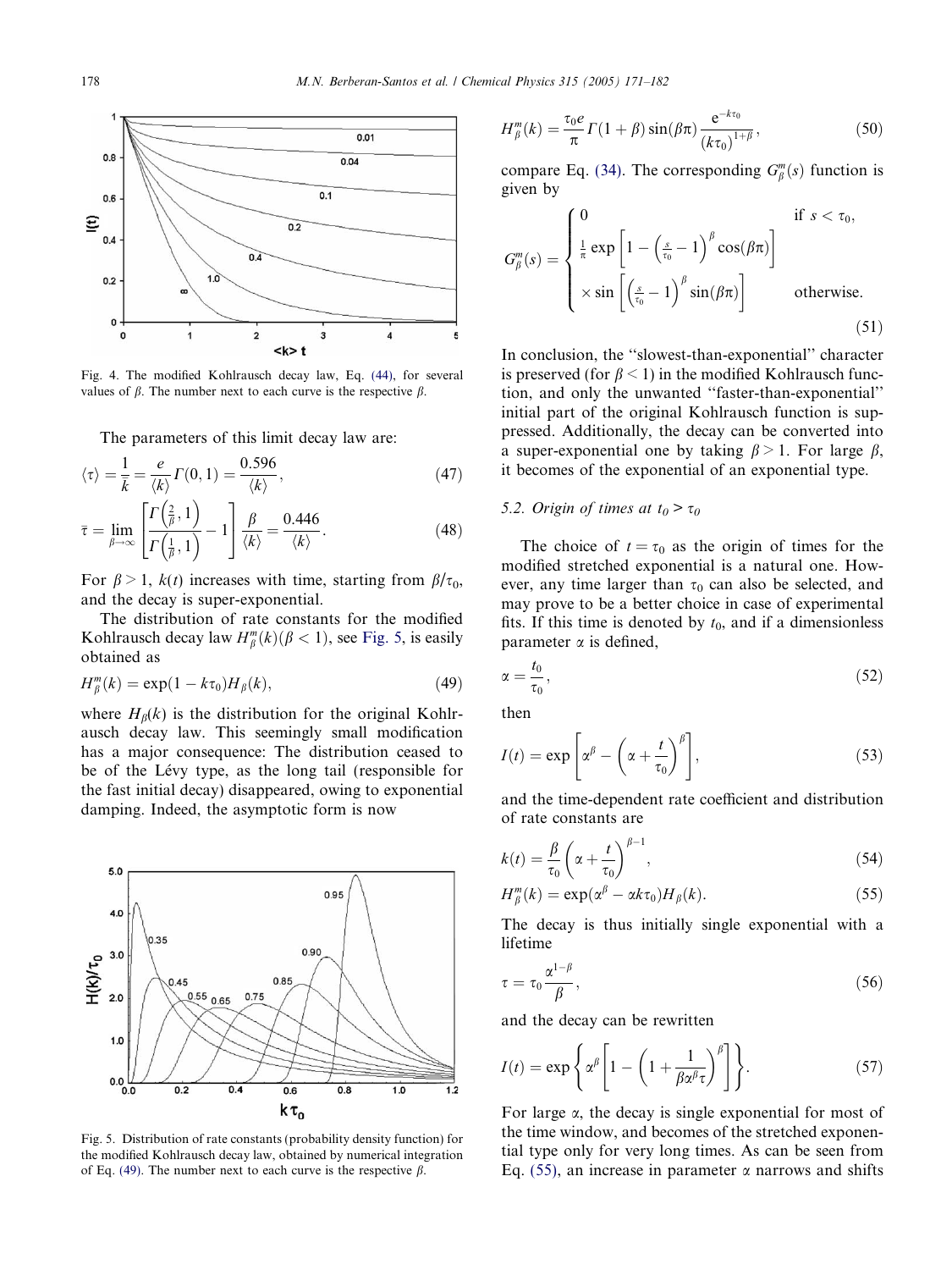<span id="page-8-0"></span>

Fig. 6. Distribution of rate constants (probability density function) for the modified Kohlrausch decay law, Eq. (55), with  $\beta = 0.5$  and fixed  $\tau$ (Eq.  $(56)$ ). The number next to each curve is the respective  $\alpha$ .

the distribution of rate constants to the left. For very large  $\alpha$ , an almost pure exponential decay is recovered,

$$
H_{\beta}^{m}(k) \simeq \delta\left(k - \frac{\beta}{\alpha^{1-\beta}\tau_{0}}\right).
$$
 (58)

This behaviour is shown in Fig. 6 for  $\beta = 1/2$ .

#### 6. Conclusions

In this paper, the Kohlrausch (stretched exponential) decay law was analyzed in detail. This decay law is known to describe well the luminescence decay of several classes of systems, and has in some cases a strong theoretical basis. Analytical and approximate forms of the distribution of rate constants of the Kohlrausch law were given, including several new results. Computation of the distribution of rate constants  $H(k)$  by means of Eqs. [\(30\), \(31\) or \(37\)](#page-4-0) is a simple and reliable procedure, dispensing the use of numerical inversion methods subject to considerable error. A simple and flexible generalization of the Kohlrausch decay law that eliminates shortcomings of the original form was introduced. General results concerning the relation between decay law and distribution of rate constants were also obtained.

## Appendix A. Calculation of Eq. [\(31\)](#page-4-0)

For simplicity, we make the change of variable  $T =$  $t/\tau_0$  in Eq. [\(2\)](#page-1-0), which becomes

$$
I(T) = \exp(-T^{\beta}).\tag{A.1}
$$

The inverse Laplace transform of the stretched exponential is obtained by direct application of the Bromwich integral,

$$
H(K) = \lim_{\varepsilon \to 0} \frac{1}{2\pi i} \int_{\varepsilon - i\infty}^{\varepsilon + i\infty} I(T) e^{KT} dT
$$
  
= 
$$
\lim_{\varepsilon \to 0} \frac{1}{2\pi i} \int_{\varepsilon - i\infty}^{\varepsilon + i\infty} \exp(-T^{\beta} + KT) dT.
$$
 (A.2)

This integral implies integration along an axis parallel to the imaginary axis. For this purpose,  $T$  is rewritten as  $T = x + iy$ , where x and y are the real and imaginary parts of the complex number T. In Eq. (A.2),  $x = \varepsilon$ and therefore  $dT = i dv$ .

The complex number  $T$  can be written in polar coordinates as  $T = re^{i\varphi}$ , where  $\varphi$  is the polar angle (in Eq. (A.2),  $-\pi/2 < \varphi < \pi/2$ ) and r is the absolute value of T  $(r = |T| = \varepsilon / \cos \varphi)$ . In polar coordinates,  $y = \varepsilon \tan \varphi$  and  $dy = (\varepsilon/\cos^2 \varphi) d\varphi$ . The integral (A.2) becomes

$$
H(K) = \lim_{\varepsilon \to 0} \frac{1}{2\pi} \int_{-\pi/2}^{\pi/2} \times \exp\left[ -\left(\frac{\varepsilon}{\cos \varphi}\right)^{\beta} e^{i\beta\varphi} + K \frac{\varepsilon}{\cos \varphi} e^{i\varphi} \right] \frac{\varepsilon}{\cos^2 \varphi} d\varphi.
$$
\n(A.3)

Using twice the equation  $e^{i\psi} = \cos \psi + i \sin \psi$ , Eq. (A.3) is changed into

$$
H(K) = \lim_{\varepsilon \to 0} \frac{1}{2\pi} \int_{-\pi/2}^{\pi/2} \exp\left[K\varepsilon - \left(\frac{\varepsilon}{\cos \varphi}\right)^{\beta} \cos \beta \varphi\right] \times (\cos \gamma - i \sin \gamma)(\cos \alpha + i \sin \alpha) \frac{\varepsilon}{\cos^2 \varphi} d\varphi,
$$
\n(A.4)

where  $\gamma = (\varepsilon/\cos\varphi)^{\beta} \sin \beta \varphi$  and  $\alpha = k \varepsilon \tan \varphi$ . Note that  $\gamma$  and  $\alpha$  are odd functions of  $\varphi$ . Taking into account the identities  $\cos(\gamma - \alpha) = \cos \gamma \cos \alpha + \sin \gamma \sin \alpha$  and  $\sin(\alpha - \gamma) = \sin \alpha \cos \gamma - \cos \alpha \sin \gamma$ , Eq. (A.4) can be rewritten as

$$
H(K) = \lim_{\varepsilon \to 0} \frac{1}{2\pi} \int_{-\pi/2}^{\pi/2} \exp\left[K\varepsilon - \left(\frac{\varepsilon}{\cos \varphi}\right)^{\beta} \cos \beta \varphi\right] \times \left[\cos(\gamma - \alpha) + i \sin(\alpha - \gamma)\right] \frac{\varepsilon}{\cos^2 \varphi} d\varphi.
$$
 (A.5)

In Eq. (A.5), both the exponential term and  $cos(y - \alpha)$ are even functions of the angle  $\varphi$ , while  $sin(\alpha - \gamma)$  is an odd function. Integration of the odd function in the interval  $[-\pi/2, \pi/2]$  gives zero, and the integrals of the even function in the intervals  $[-\pi/2, 0]$  and  $[0, \pi/2]$  are equal, hence

$$
H(K) = \lim_{\varepsilon \to 0} \frac{1}{\pi} \int_0^{\pi/2} \exp\left[K\varepsilon - \left(\frac{\varepsilon}{\cos \varphi}\right)^{\beta} \cos \beta \varphi\right] \times \cos\left[\left(\frac{\varepsilon}{\cos \varphi}\right)^{\beta} \sin \beta \varphi - K\varepsilon \tan \varphi\right] \frac{\varepsilon}{\cos^2 \varphi} d\varphi.
$$
\n(A.6)

To take the limit in Eq. (A.6), let us change the variable of integration according to  $u = \text{stan}\varphi$ . Using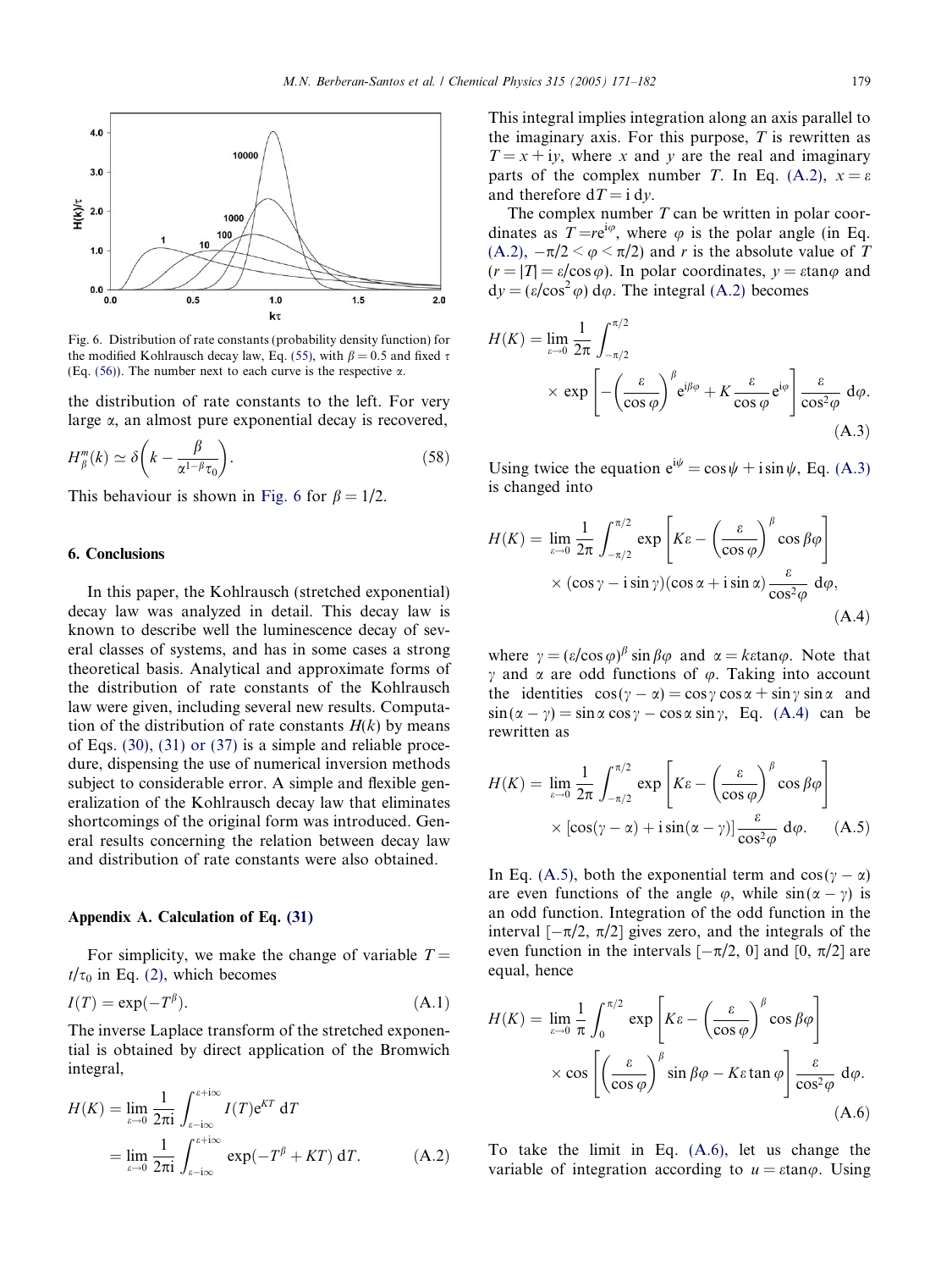$1/\cos^2 \varphi = 1 + \tan^2 \varphi$  and  $du = (\varepsilon/\cos^2 \varphi) d\varphi$ , Eq. [\(A.6\)](#page-8-0) becomes

$$
H(K) = \lim_{\varepsilon \to 0} \frac{1}{\pi} \int_0^\infty \exp\left[ K\varepsilon - \left( \varepsilon^2 + u^2 \right)^{\beta/2} \cos \beta \varphi \right] \times \cos\left[ \left( \varepsilon^2 + u^2 \right)^{\beta/2} \sin \beta \varphi - Ku \right] du. \tag{A.7}
$$

In this equation, the angle  $\varphi$  is a function of u. As it can be seen from the definition of variable  $u (u = \alpha \tan \varphi)$ , for any finite value of  $u, \varphi \to \pi/2$  when  $\varepsilon \to 0$ . Therefore, we obtain finally

$$
H(K) = \frac{1}{\pi} \int_0^\infty \exp\left[-u^\beta \cos\left(\frac{\beta \pi}{2}\right)\right] \cos\left[u^\beta \sin\left(\frac{\beta \pi}{2}\right) - Ku\right] du.
$$
\n(A.8)

For a derivation of Eq. (A.8) without contour integration see [\[70\]](#page-11-0).

#### Appendix B. Calculation of Eq. [\(37\)](#page-5-0)

The integral [\(A.2\)](#page-8-0) can be approximately calculated by the method of steepest descent. Let us introduce the function  $g(T) = -T^{\hat{\beta}} + KT$ . The method consists in finding the extremum  $g(T_0)$  of  $g(T)$  and then in expanding  $g(T)$  in a Taylor series around  $T_0$  up to the second order. This gives

$$
H(k) \approx \frac{1}{2\pi i} \exp(g(T_0)) \int_{\varepsilon - i\infty}^{\varepsilon + i\infty}
$$
  
 
$$
\times \exp\left[\frac{1}{2}g''(T_0)(T - T_0)^2\right] dT,
$$
 (B.1)

i.e.,

$$
H(k) \approx [2\pi g''(T_0)]^{-1/2} \exp(g(T_0)).
$$
 (B.2)

The parameter  $T_0$  is obtained from  $g'(T) = 0$  and is equal to  $(\beta/k)^{1/(1-\beta)}$ , therefore  $g(T_0) = -(1-\beta)$  $\beta^{\beta/(1-\beta)}/K^{\beta/(1-\beta)}$  and  $g''(T_0) = \beta(1-\beta)(K/\beta)^{(2-\beta)/(1-\beta)}$ . Thus, we get finally

$$
H(K) \approx \frac{\beta^{1/[2(1-\beta)]}}{\sqrt{2\pi(1-\beta)}} \frac{1}{K^{(1-\beta/2)/(1-\beta)}}
$$
  
× exp  $\left[ -\frac{(1-\beta)\beta^{\beta/(1-\beta)}}{K^{\beta/(1-\beta)}} \right].$  (B.3)

This approximate distribution was first obtained in [\[71\]](#page-11-0) together with two additional terms which were intended to increase the precision of Eq. (B.3).

Note that for  $\beta = 1/2$  Eq. (B.3) reproduces the exact result, Eq. [\(32\).](#page-4-0) For other values of  $\beta$ , Eq. (B.3) is not exact. This can be seen for example from a comparison of the exact asymptote Eq. [\(34\)](#page-5-0) with the approximate one derived from Eq.  $(B.3)$ . For large  $K$ , the exact asymptote decreases as  $1/K^{1+\beta}$  while the approximate one decreases as  $1/K^{(1-\beta/2)(1-\beta)}$ . For  $\beta = 1/2$ , the exponents in these two equations are equal. If  $\beta$  < 1/2,  $1 + \beta > (1 - \beta/2)/(1 - \beta)$  and the exact asymptote decreases faster with K. If  $\beta > 1/2$ , the exact asymptote decreases slower with  $K$ . The discrepancy between exact and approximate functions increases with  $|1/2 - \beta|$ . The situation becomes even worse if one takes into ac-count the additional terms given in [\[71\]](#page-11-0). For large  $K$ and for  $\beta = 0.8$ , for example, the approximate function begins to increase with the increase of  $K$  if one takes into account one additional term and even takes negative values if two terms are used.

Owing to these facts, the empirical formula

$$
H_0(K) = \frac{A}{K^{(1-\beta/2)/(1-\beta)}} \exp\left[-\frac{(-\beta)\beta^{\beta/(1-\beta)}}{K^{\beta/(1-\beta)}}\right],
$$
 (B.4)

that differs from Eq. (B.3) only by numerical coefficients, will be used. In Eq.  $(B.4)$ , the numerical coefficient A is obtained from the best fit of Eq. (B.4) to the exact function, Eq. [\(31\),](#page-4-0) for small and intermediate values of K. Values of A are given in Table 2.

The function  $H_0(K)$  can be used to obtain the decay law using Eq. [\(1\)](#page-0-0). The difference between approximate and exact decays is observed only for short times owing to the incorrect value of  $H_0(K)$  for large values of K.

The approximate function given by Eq. (B.4) can be significantly improved by imposing the correct asymptotic behaviour, Eq. [\(34\).](#page-5-0) For this, we multiply Eq.  $(B.4)$  by a correction function,  $f(K)$  that corrects the asymptotic behaviour but does not change  $H(K)$  for small K. In this way, a new approximate distribution,  $H(K)$ , must be proportional to  $H_0(K)/K$  and has as asymptote  $\sim 1/K^{1+\beta}$ , with  $f(K) \approx 1$  for small K. Thus, the corrected approximate distribution,  $H(K)$ , is

$$
H(K) = \frac{B}{K^{(1-\beta/2)/(1-\beta)}} \exp\left[-\frac{(1-\beta)\beta^{\beta/(1-\beta)}}{K^{\beta/(1-\beta)}}\right] f(K),
$$
\n(B.5)

where the empirical correction function,  $f(K)$ , has a simple form

| Table 2                            |  |
|------------------------------------|--|
| Fitting parameter $A$ in Eq. (2.4) |  |

| Ω | $\mathsf{u}.\mathsf{v}$ | ν.υ                     | ∪.⊣          | ∪.J          | v.v   | v.,   | v.o                                   | ◡.৴                      |
|---|-------------------------|-------------------------|--------------|--------------|-------|-------|---------------------------------------|--------------------------|
| A | 0.1547                  | 10 <sup>4</sup><br>,,,, | -14<br>∪.∠J4 | 202<br>0.202 | 0.340 | v.415 | $\epsilon \wedge \epsilon$<br><i></i> | 77 <sub>C</sub><br>0.11. |

The precision of A is estimated as  $\pm 0.0005$  for  $\beta \le 0.5$  and up to  $\pm 0.003$  for  $\beta \ge 0.8$ .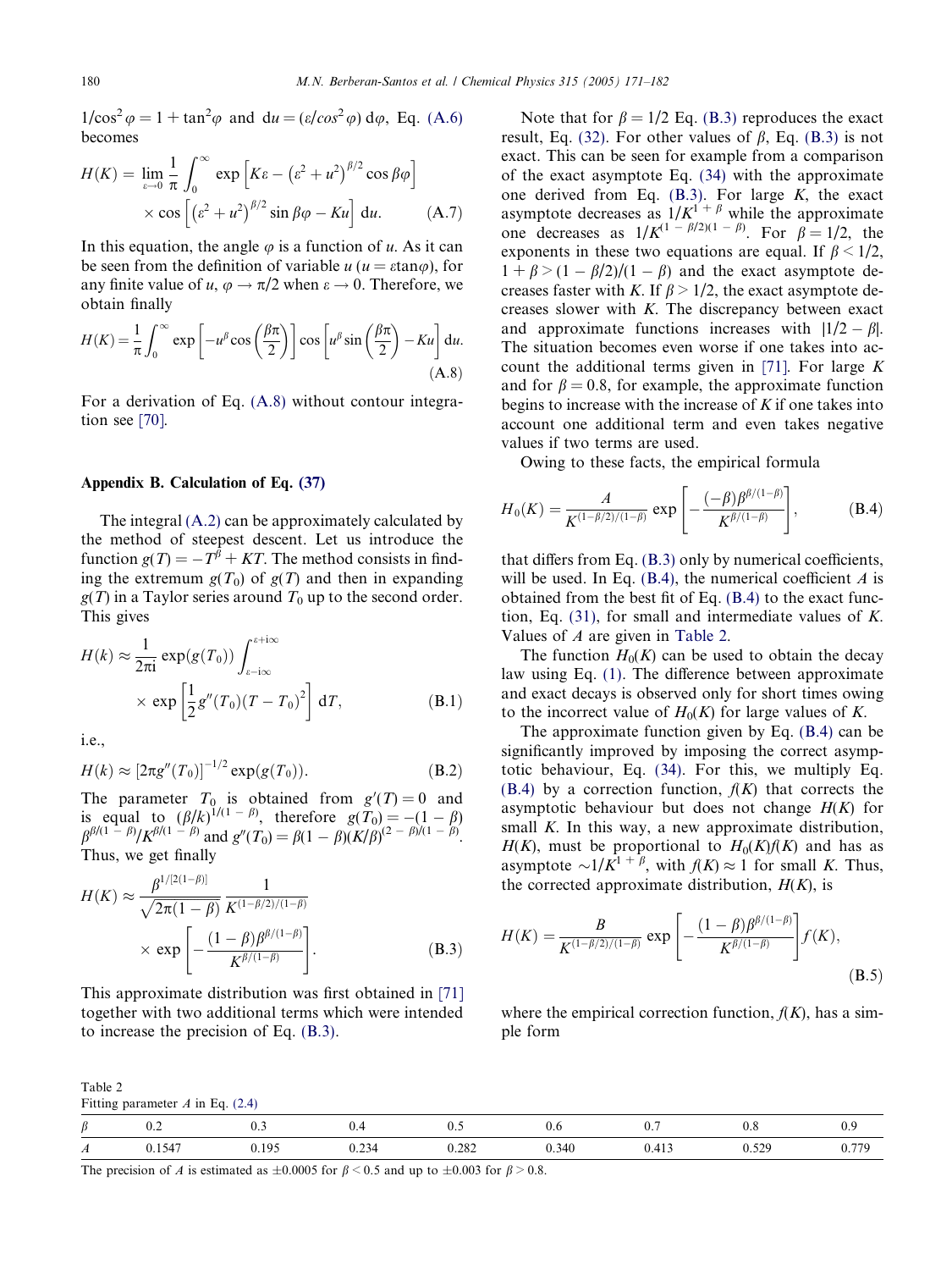<span id="page-10-0"></span>
$$
f(K) = \begin{cases} 1/(1 + CK^{\delta}), & \delta = \beta(0.5 - \beta)/(1 - \beta), \ \beta \le 0.5, \\ 1 + CK^{\delta}, & \delta = \beta(\beta - 0.5)/(1 - \beta), \ \beta \ge 0.5. \end{cases}
$$
(B.6)

Exponent  $\delta$  in this equation was obtained from the condition that  $H(K)$  must have the asymptotic form  $1/K^{1 + \beta}$ :  $(1 - \beta/2)/(1 - \beta) \pm \delta = 1 + \beta$ , where the signs + and – stand for  $\beta$  < 0.5 and for  $\beta$  > 0.5, respectively. Parameters B and C are fitting parameters. They are obtained in order to provide the best fit to the exact distribution of rate constants (in a wide range of  $K$  values around the maximum of the distribution) and to the decay law. Values of the exponent  $\delta$  and of parameters B and C are given in [Table 1.](#page-6-0) For this kind of fit, the numerical coefficient in the asymptotic form of  $H(K)$ does not coincide with the exact one,  $(1/\pi)$  $\sin(\beta \pi)\Gamma(1 + \beta)$ , see Eq. [\(34\).](#page-5-0) One can check that  $H(K)$ reproduces the distribution and the decay law with high accuracy, although the normalization condition for  $H(K)$  is fulfilled with a precision higher than 10% for  $\beta = 0.1$  and 0.2 and higher than 5% for other values of  $\beta$ . A second method for the computation of  $H(K)$ , based on the numerical evaluation of its series expansion, Eq. [\(34\)](#page-5-0), is described in detail in [\[72\].](#page-11-0)

## References

- [1] B. Valeur, Molecular Fluorescence. Principles and Applications, Wiley-VCH, Weinheim, 2002.
- [2] J. Huang, F.V. Bright, Appl. Spectrosc. 46 (1992) 329.
- [3] J.C. Brochon, J. Pouget, B. Valeur, J. Fluoresc. 5 (1995) 193.
- [4] F.V. Bright, G.C. Catena, J. Huang, J. Am. Chem. Soc. 112 (1990) 1343.
- [5] J. Huang, F.V. Bright, J. Phys. Chem. 94 (1990) 8457.
- [6] A. Nakamura, K. Saitoh, F. Toda, Chem. Phys. Lett. 187 (1991) 110.
- [7] J.C. Brochon, A.K. Livesey, J. Pouget, B. Valeur, Chem. Phys. Lett. 174 (1990) 517.
- [8] M. Hof, J. Schleicher, F.W. Schneider, Ber. Bunsen. Phys. Chem. 93 (1989) 1377.
- [9] J. Lee, J. Lee, M. Lee, K.-J.-B. Lee, D.-S. Ko, Chem. Phys. Lett. 394 (2004) 49.
- [10] J.R. Alcala, E. Gratton, F.G. Prendergast, Biophys. J. 51 (1987) 587.
- [11] J.R. Alcala, E. Gratton, F.G. Prendergast, Biophys. J. 51 (1987) 597.
- [12] M.R. Eftink, C.A. Ghiron, Biophys. J. 52 (1987) 467.
- [13] T. Parasassi, F. Conti, E. Gratton, O. Sapora, Biochim. Biophys. Acta 898 (1987) 196.
- [14] D.R. James, J.R. Turnbull, B.D. Wagner, W.R. Ware, N.O. Peterson, Biochemistry 26 (1987) 6272.
- [15] B.W. Williams, C.D. Stubbs, Biochemistry 27 (1988) 7994.
- [16] J. Siegel, D.S. Elson, S.E.D. Webb, K.C. Benny Lee, A. Vlandas, G.L. Gambaruto, S. Lévêque-Fort, M. John Lever, P.J. Tadrous, G.W.H. Stamp, A.L. Wallace, A. Sandison, T.F. Watson, F. Alvarez, P.M.W. French, Appl. Opt. 42 (2003) 2995.
- [17] Y.S. Liu, W.R. Ware, J. Phys. Chem. 97 (1993) 5980.
- [18] A.L. Wong, J.M. Harris, D.B. Marshall, Can. J. Phys. 68 (1990) 1027.
- [19] H. Wang, J.M. Harris, J. Phys. Chem. 99 (1995) 16999.
- [20] R. Métivier, I. Leray, J.-P. Lefévre, M. Roy-Auberger, N. Zaner-Szydlowski, B. Valeur, Phys. Chem. Chem. Phys. 5 (2003) 758.
- [21] A. Siemiarczuk, W.R. Ware, Chem. Phys. Lett. 160 (1989) 285.
- [22] T. Förster, Z. Naturforsch. 4a (1949) 321.
- [23] E.N. Bodunov, M.N. Berberan-Santos, E.J. Nunes Pereira, J.M.G. Martinho, Chem. Phys. 259 (2000) 49.
- [24] M.N. Berberan-Santos, P. Choppinet, A. Fedorov, L. Jullien, B. Valeur, J. Am. Chem. Soc. 121 (1999) 2526.
- [25] B. Mollay, H.F. Kauffmann, in: R. Richert, A. Blumen (Eds.), Disorder Effects on Relaxational Processes, Springer, Berlin, 1994, p. 509.
- [26] M.N. Berberan-Santos, E.N. Bodunov, J.M.G. Martinho, Opt. Spectrosc. 89 (2000) 876.
- [27] E.N. Bodunov, M.N. Berberan-Santos, J.M.G. Martinho, Opt. Spectrosc. 91 (2001) 694.
- [28] E.N. Bodunov, M.N. Berberan-Santos, J.M.G. Martinho, Chem. Phys. 274 (2001) 243.
- [29] E.N. Bodunov, M.N. Berberan-Santos, J.M.G. Martinho, J. Luminesc. 96 (2002) 269.
- [30] E.N. Bodunov, M.N. Berberan-Santos, J.M.G. Martinho, High Energy Chem. 36 (2002) 245.
- [31] A.K. Livesey, J.C. Brochon, Biophys. J. 52 (1987) 693.
- [32] A. Siemiarczuk, B.D. Wagner, W.R. Ware, J. Phys. Chem. 94 (1990) 1661.
- [33] G. Krishnamoorthy, I. Krishnamoorthy, J. Fluoresc. 11 (2001) 247.
- [34] G. Mei, A.D. Vener, F.D. Matteis, A. Lenzi, N. Rosato, J. Fluoresc. 11 (2001) 319.
- [35] R. Kohlrausch, Ann. Phys. Chem. (Poggendorff) 91 (1854) 179.
- [36] R. Kohlrausch, Ann. Phys. Chem. (Poggendorff) 91 (1854) 56.
- [37] G. Williams, D.C. Watts, Trans. Faraday Soc. 66 (1970) 80.
- [38] S.A. Rice, in: C.H. Bamford, C.F.H. Tipper, R.G. Compton (Eds.), Chemical Kinetics, vol. 25, Elsevier, Amsterdam, 1985.
- [39] B.Y. Sveshnikov, V.I. Shirokov, Opt. Spectrosc. 12 (1962) 576.
- [40] M. Inokuti, F. Hirayama, J. Chem. Phys. 43 (1965) 1978.
- [41] D.L. Huber, D.S. Hamilton, B. Barnett, Phys. Rev. B 16 (1977) 4642.
- [42] D.L. Huber, Top. Appl. Phys. 49 (1981) 83.
- [43] J. Klafter, A. Blumen, J. Chem. Phys. 80 (1984) 875.
- [44] M.N. Berberan-Santos, E.N. Bodunov, J.M.G. Martinho, Opt. Spectrosc. 81 (1996) 217.
- [45] M.N. Berberan-Santos, E.N. Bodunov, J.M.G. Martinho, Opt. Spectrosc. 87 (1999) 66.
- [46] G.H. Fredrickson, H.C. Andersen, C.W. Frank, Macromolecules 16 (1983) 1456.
- [47] G.H. Fredrickson, H.C. Andersen, C.W. Frank, J. Polym. Sci.: Polym. Phys. Ed. 23 (1985) 591.
- [48] K.A. Petersen, M.D. Fayer, J. Chem. Phys. 85 (1986) 4702.
- [49] A.K. Roy, A. Blumen, J. Chem. Phys. 91 (1989) 4353.
- [50] J. Linnros, N. Lalic, A. Galeckas, V. Grivickas, J. Appl. Phys. 86 (1999) 6128.
- [51] R. Chen, J. Luminesc. 102-103 (2003) 510.
- [52] V.N. Soloviev, A. Eichhöfer, D. Fenske, U. Banin, J. Am. Chem. Soc. 123 (2001) 2354.
- [53] D.L. Huber, J. Luminesc. 86 (2000) 95.
- [54] A.J. García-Adeva, D.L. Huber, J. Luminesc. 92 (2001) 65.
- [55] A. Jurlewicz, K. Weron, Cell. Mol. Biol. Lett. 4 (1999) 55.
- [56] D.M. Jameson, E. Gratton, R.D. Hall, Appl. Spectrosc. Rev. 20 (1984) 55.
- [57] (a) C.J.F. Böttcher, P. BordewijkTheory of Electric Polarization, vol. II, Elsevier, 1978;
	- (b) J.R. MacDonald, J. Appl. Phys. 62 (1987) R51.
- [58] I.I. Hirschman Jr., D.V. Widder, Duke Math. J. 15 (1948) 659.
- [59] I.I. Hirschman Jr., D.V. Widder, Duke Math. J. 17 (1950) 391.
- [60] F.C. Collins, G.E. Kimball, J. Colloid Sci. 4 (1949) 425.
- [61] M.J. Pilling, S.A. Rice, J. Chem. Soc., Faraday Trans. 272 (1976) 792.